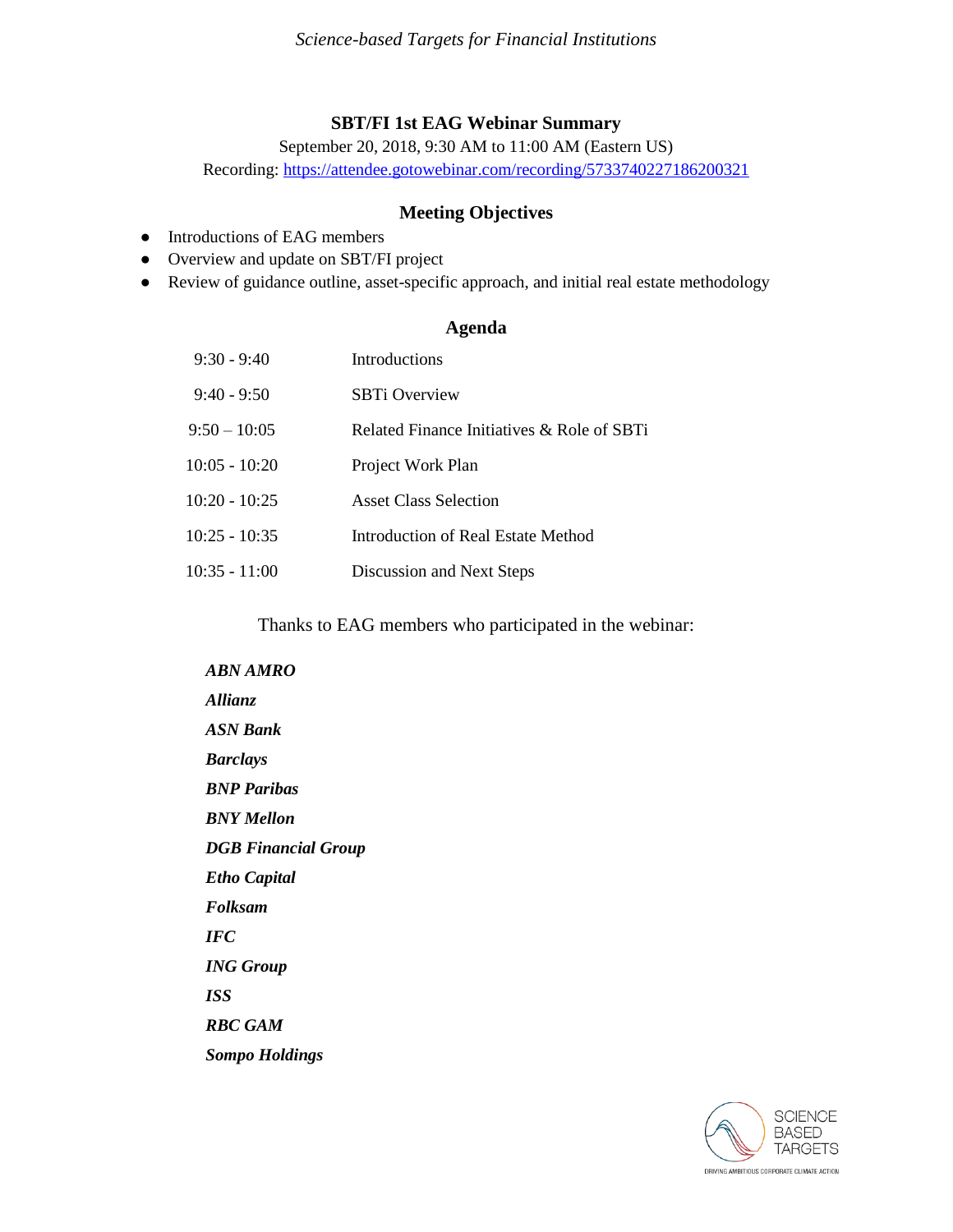*Standard Chartered TD Bank Group The CO-Firm UNEP FI Westpac*

# **Questions and Responses**

**●** Q: With methods such as SDA that look 5 years out, the transition pathway will be quite soft. While it makes sense for some sectors, I wonder if it can defeat the purpose of this project if we run into odd scenarios where investing in coal would help alignment with 2-degree pathways because of the institution is underexposed. For instance, for listed equities, wouldn't it make sense to just check how far investors have invested in companies that have set SBTs? In this way, the investors would be SBT aligned as well?

A: There are a few broad options. Two examples are  $gCO<sub>2</sub>e/dollar$  or Euro invested or number of investee companies with SBTs. SBTi is open to a range of approaches.

● Q: We are not too far away from the gCO<sub>2</sub>e/dollar or euro invested approach. We have applied that to 7000 listed equities and you can apply that corporate debt quite easily. Many asset owners are working with Trucost data to apply this approach. Are you looking to incorporate these external resources?

A: Yes we are working with Trucost and other partners. The project however aims to provide non-proprietary tools and resources that can be applied by all institutions.

● Q: What is the link between SBT and TCFD?

A: SBT is not focused on risk per se. TCFD has a different purpose but it's clearly related to target-setting for financial institutions; SBTi will continue to communicate how this work relates to TCFD and other related finance initiatives.

● Q: Is it assumed that all FIs will be able to measure their scope 3 emissions or is it encompassed in this project?

A: We recognize that scope 3 emissions measurement is a challenge. Discussion of scope 3 category 15 measurement issues will be included in this project as well.

● Q: I think it's great that SBTi tries to capture companies' commitments to be in line with 2 degree scenarios. Is the project focused on future-looking commitment? Investors can either invest in companies that are already climate-friendly or can direct companies towards that

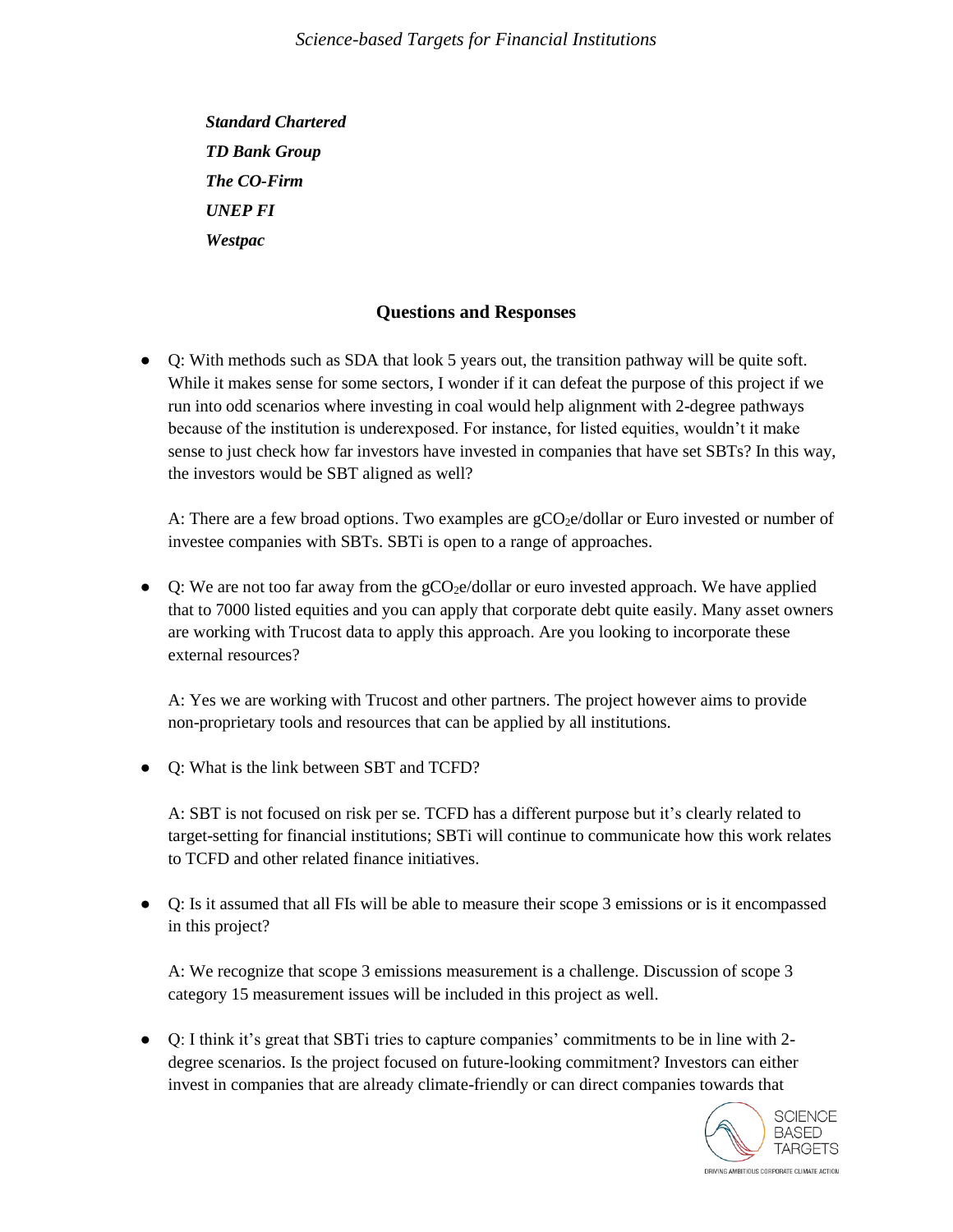### *Science-based Targets for Financial Institutions*

direction. Target setting differs from alignment in that it should be more commitment focused. Companies are held accountable in that they will be measured against their targets in the future.

A: SBTi decided to focus on forward-looking ambition instead of rewarding past and current performance. We are working through the role of portfolio alignment in target setting.

● Q: Does this project consider more broadly the upstream emissions such as purchased goods and services, lease assets from the operation side, other than the investment vehicles?

A: Methods and tools already exist for scope 1 and 2, as well as other 14 categories of scope 3 emissions. These aspects will be included in the framework.

● Q: How to quantify impacts from joint-ventures or partnerships with multiple degrees of ownership?

A: We are starting with more straightforward areas and we are aiming to build out the scope of the project to JVs and other financial instruments in the future.

● Q: Will the asset classes further be discussed by sector? Seems we are mixing sectors with asset classes here. (e.g. Real Estate - sector, and Corporate Loans - facility)

A: Some of the methods are limited in their sectoral approach, such as 2ii's and SEI's methods. In today's discussion we focused on preliminary methods for real estate--mainly the ownership of the direct property rather than real estate as an investment vehicle. As the project progresses, we will also cover methods for other types of debt instruments. One of the purposes of this project is to make clear linkages between real economy sector definitions and financial sector definitions.

● Q: Our concern in looking at corporate lending is if the main lever of this method is through adjusting exposures to certain sectors or borrowers, it's hard to induce actual influence and innovations on the facility level. We are interested in ways for individual facilities to incentivize reductions within the borrower. We need to recognize that if you take total borrower emissions and attribute to facilities, the marginal emissions reductions will be quite small.

A: The SBTi is exploring the most appropriate level of assessment across asset classes. For real estate, we focus on owned and operated buildings. How financial institution targets drive impact in the real economy is a central question as we move forward.

● Q: In terms of target audience and overall mission, do you foresee this also going into actionable decarbonization plans at the company level (for the public equity and debt side) as tools that asset owners can use to push companies to go further than what they are currently doing?

A: We are open to that approach. At this point SBTi itself is focused on target setting. We are a focused part of a larger ecosystem with other climate finance related initiatives, as mapped out